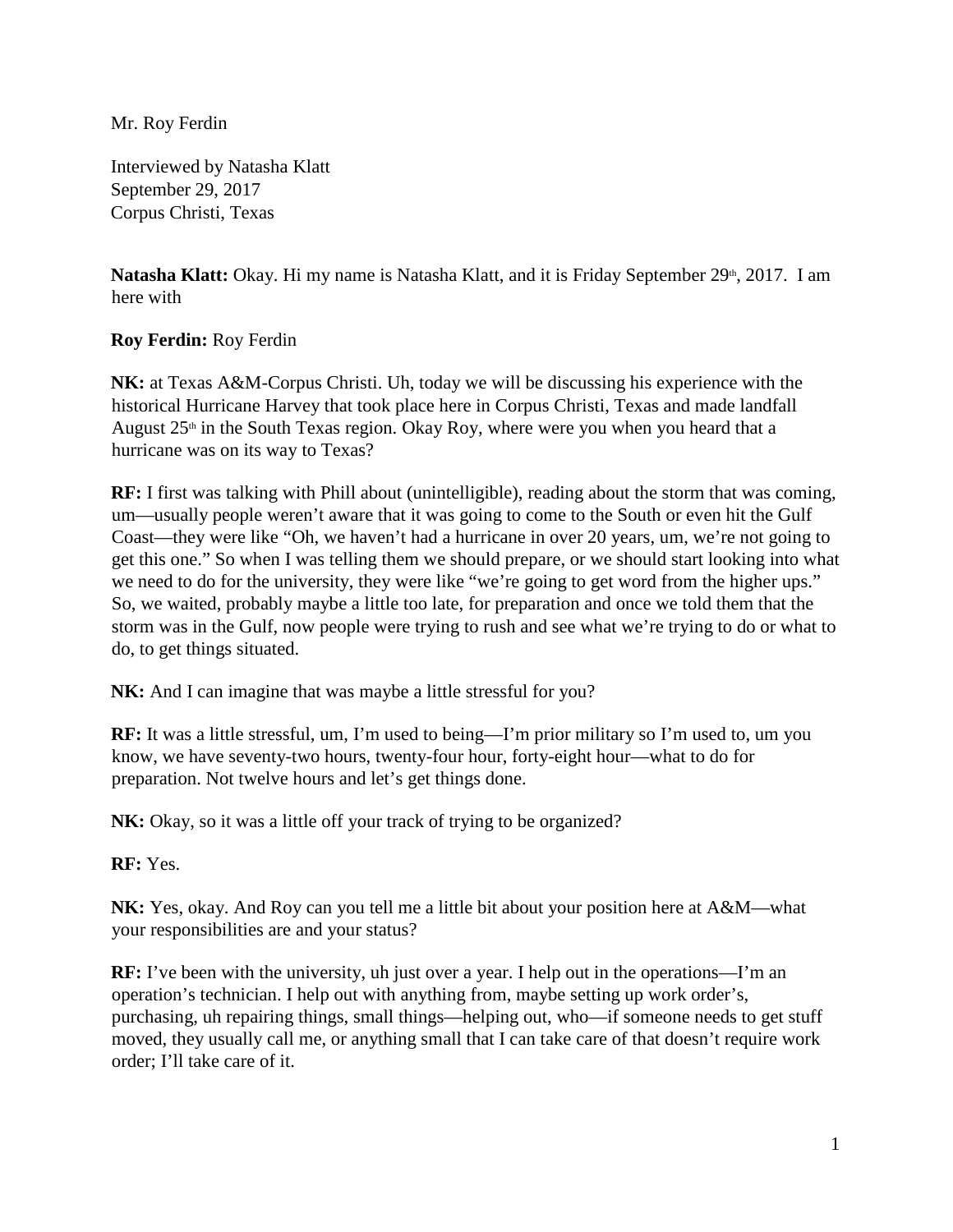**NK:** Okay so, it's uh, more of a physical job, your around campus, helping out with stuff, just everywhere? Any department, or just the college of Science and Engineering?

**RF:** Mostly for the college of Science and Engineering, but I'm doing stuff at the boat barn. I'm doing stuff with the shipping and receiving, and helping out with purchasing. So I'm all over basically.

**NK:** And what exactly is the boat barn?

**RF:** The boat barn's like where the—one of our, uh-uh, we send the kids out, when they check boats out, check vehicles out. It's considered a boat barn, which is- it's on campus but it's just, it's its own entity. Not attached to any of the uh, I guess the main campus.

**NK:** Okay. Is that the place over by the Harte center? Or is that in a different location? Or outside?

**RF:** It's outside, right across from shipping and receiving.

**NK:** Okay. All right. Are there any other staff members that share the same responsibility's with you?

**RF:** Right now I'm working alone, but If I do need help, I call on Phill Spreen. He's my supervisor. So if there's something that's required, I usually call him, tell him and he usually relays it to me. And I'll take care of what needs to be done.

**NK:** Okay. Where were you when you heard a hurricane was on its way?

**RF:** I was—when I first heard about it, I was um, at the house. Cause I do sports, um, I'm a sport's official also. So, I was watching the news and they said there was a hurricane developing. And I was like this storm, the track that it was on—I just felt that this is probably the storm that's going to come into the Gulf and probably caused some damage. Didn't expect it to come so close. I felt we got lucky that it did turn a little North. We didn't get the bad part of the storm, but um, it did do some damage around the area.

**NK:** And what made you feel like this was going to be a more severe storm than usual?

**RF:** Just the track and how slow it was going. Usually the storms are moving anywhere from twenty-five to thirty nautical miles, uh, or faster. This was going anywhere from ten to fifteen miles, so it had enough time to build up strength.

NK: So your familiar with the paths and the strengths of hurricanes?

**RF:** Well-being stationed in the Gulf Coast, I was stationed in Ingleside, Texas, we're prepared to where if the storm's seventy- two hours away, the ships are leaving the area. So, I felt kind of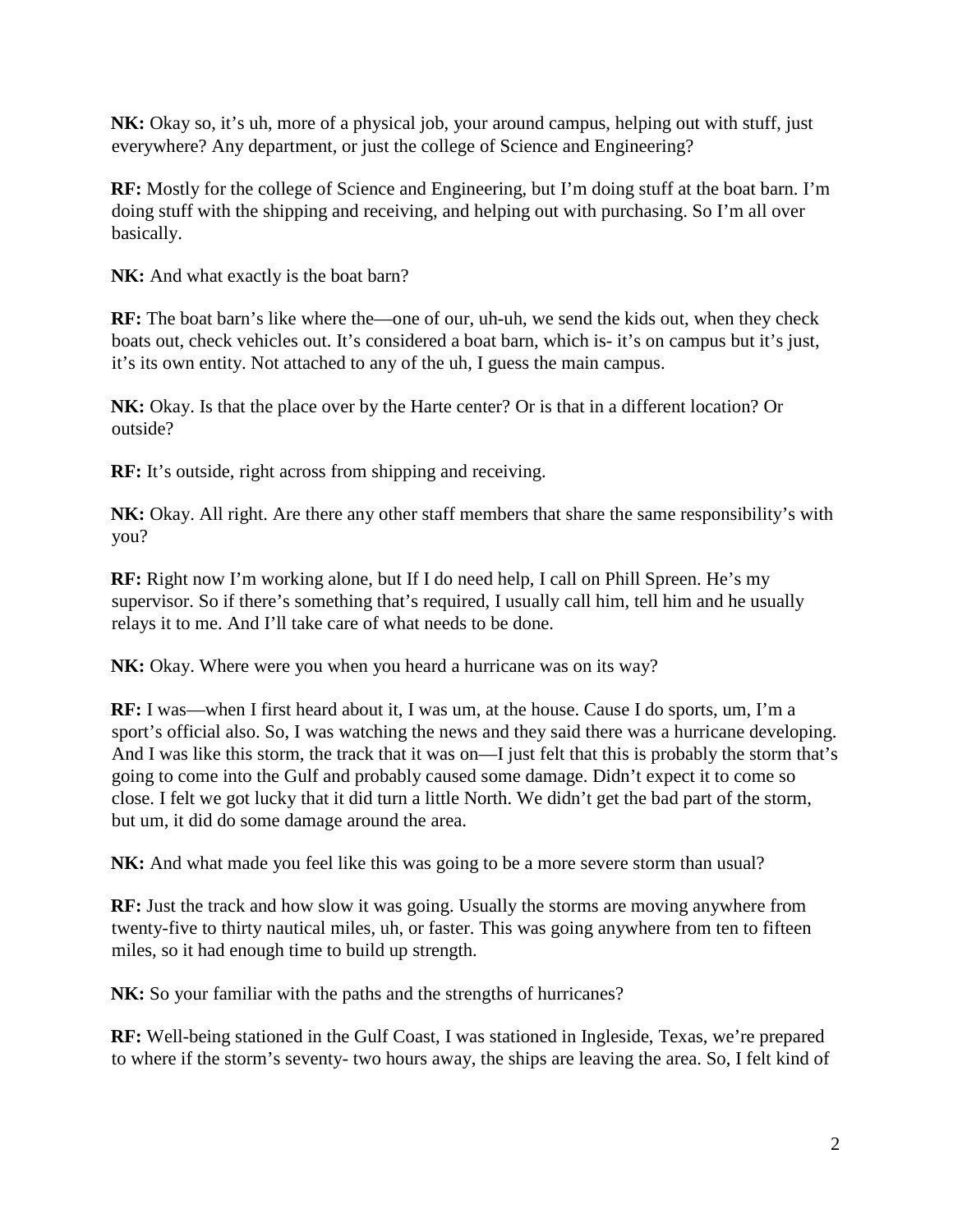bad, cause you're like, we're leaving the area but our families are still left behind. So once they, we leave the area, we have no place to go but we have to run away from the storm.

**NK:** Right. And I can imagine that's probably a little stressful as well.

**RF:** It's real stressful.

**NK:** Did you know at the moment that you were going to help, uh, and prepare the campus for the storm when you heard that the storm was on its way?

**RF:** I was ready to help—I knew we tested everything, probably a month prior. So we knew everything was operational. It was just, we had to get the word. We already knew that the storm was in, on the direct, not in a direct path, but in the vicinity, of coming to the Gulf Coast. I felt that we should of done maybe things days prior. Not, hours prior.

**NK:** And can you tell me a little bit about the hurricane preparedness, um routine? What does that entail?

**RF:** Since we're in a low-lying area, most of ours was probably making sure flooding, uh securing windows, securing anything that could be a missile hazard, trying to tie things down um, in our preparation was in forty-eight hours—we're to move vehicles into the garage. Within twenty-four hours, we're due to move boats into secure areas. So our main boat, which is probably an eighty thousand dollar boat, that was within twelve hours, which actually, we were (unintelligible) to leave the campus at noon, that boat was put into shipping and receiving's warehouse which is a probably a six thousand square foot warehouse. Probably two hours prior to leaving the campus. So, that's kind of close.

**NK:** Um-hm. And how many people were helping you with this?

**RF:** This was just me.

**NK:** Just you? Did you feel under pressure?

**RF:** I felt under pressure cause, now the UPD, which is University Police Department, was requesting, people that are going to stay on campus after noon, to have a list of names of who's going to be on campus. That was never issued to university police department. So we all had to leave by noon.

NK: So as soon as you put the boat in, that was it?

**RF:** That was my last big item to put in and then we had one, to, cause if we don't have um, backup power to our building, then, then College of Science and Engineering. So, one of the items was a freezer that had to be moved to the Harte Institute, for backup power.

**NK:** And what would this be? What kind of things would this be?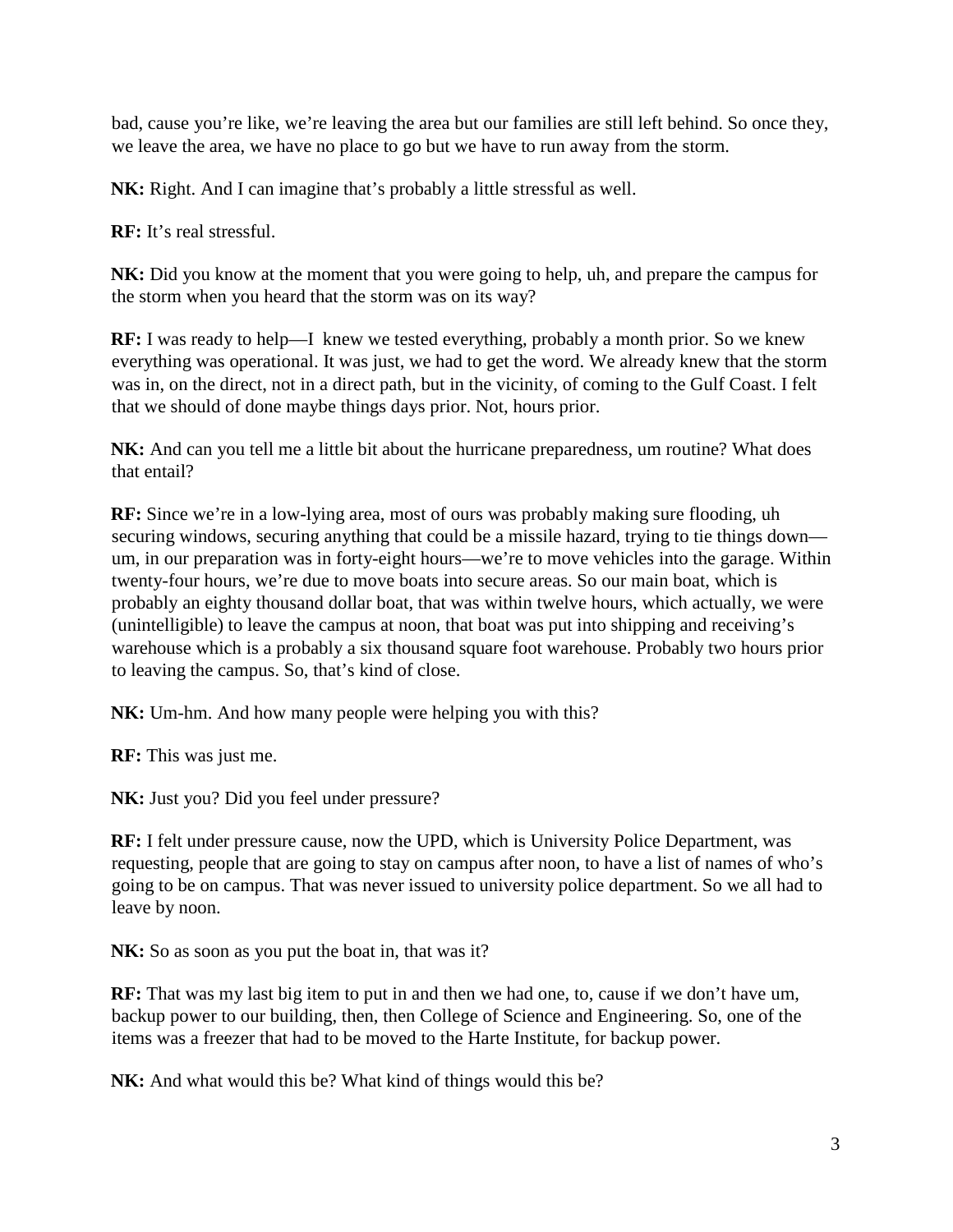**RF:** Um, most of it was either samples or media that needed to be frozen and kept frozen. So, we had to put it into emergency plugs and most of our emergency plugs were at the Harte Institute, that were available.

NK: And once again, this was just you doing all of this or were you being instructed to do all of this or at some point you had help?

**RF:** I was moving the items to—well this was a big freezer so I did request help, to move the, uh freezer. And then once we got it up to location to the second floor at Harte Institute, we plugged it in and that was, you know, till we, till we came back to, to bring the freezer back, to the central receiving.

**NK:** And did you say that you had to move samples as well?

**RF:** Well samples and put them into the freezers that were plugged into, uh, the red plugs for emergency generators.

NK: And were these scientific samples or just lab samples?

**RF:** Most of these were lab samples.

**NK:** Lab samples. Okay. And, so, what was exactly was the first step when you found out that you had to start preparing the campus? I know you told me that these multiple steps occurred, but what exactly did you start with first? What—how did you tackle this? What was your mindset?

**RF:** Well my mindset was—I didn't want to wait for them to give us word. I have uh, some stuff in the store-room for hurricane preparedness. So I issued out plastic to cover all the computers, instead of waiting for SSC to give us plastic bags.

**NK:** And what is SSC?

**RF:** SOUTHEAST SOLUTIONS COMPANY. They're a contractor on the university. They're the—in charge of the cleaning. They're in charge of uh, different maintenance areas and stuff that get our like a work orders and purchase orders and stuff like that.

NK: So, you had to get bags from them? Is that just like a policy?

**RF:** They're, they're instructed to issue out bags for hurricanes to cover computers and that also was within the four-hour period before we had to get off campus. So that's why I went ahead and broke out all the hurricane stuff I had prepared to issue to cover computers, cover windows. The only thing I wanted was uh, probably more sand bags to cover the doors. But like I said, I felt lucky that it—the hurricane did take a north, and we didn't get the bad side, so.

**NK:** And so, you did have the sandbags available for some places on campus?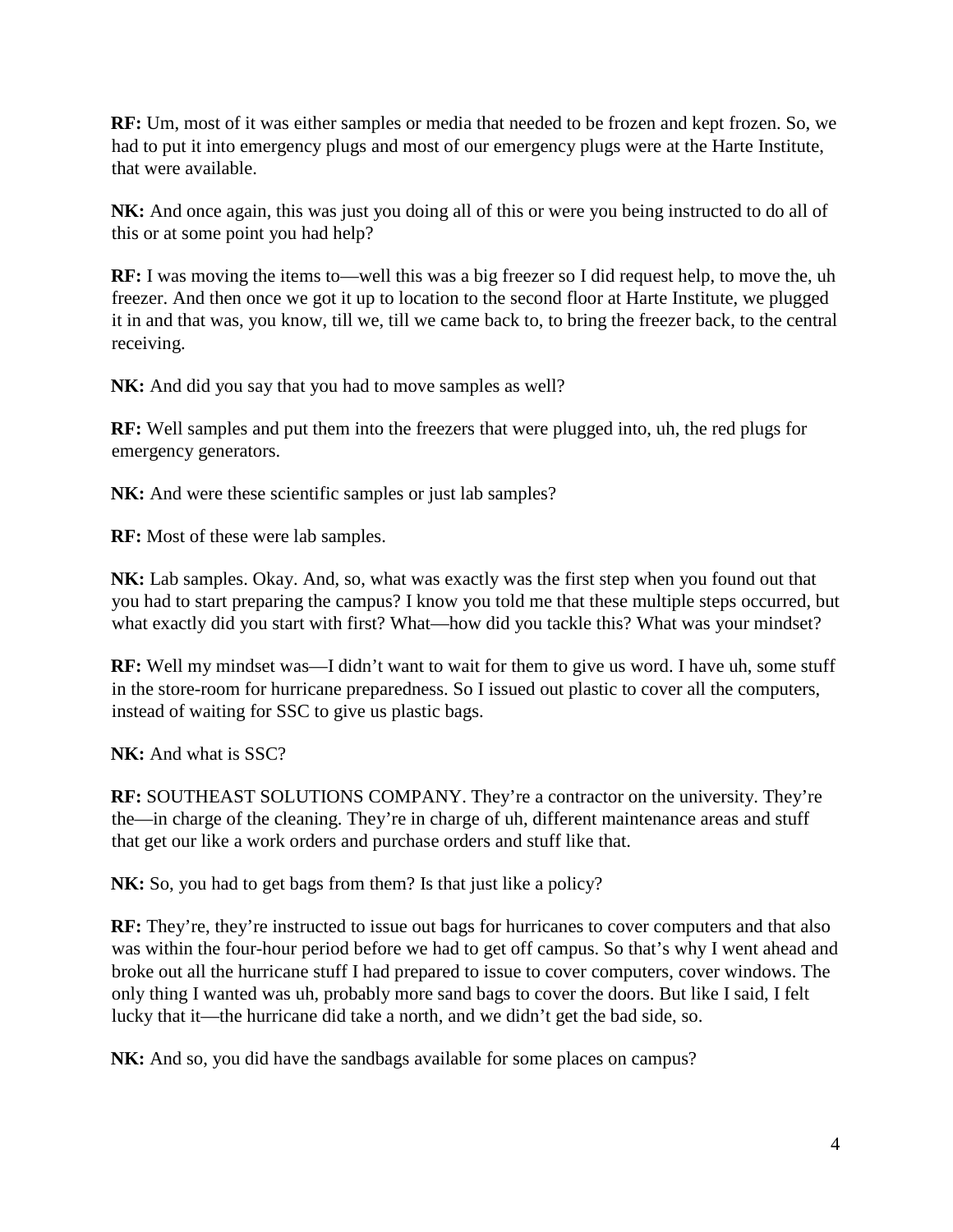**RF:** Yeah we got some for the low-lying areas (background noise), that we covered the doors. And it was only maybe a total of eight bags.

**NK:** Okay. So probably not enough bags.

**RF:** Not enough bags; yes.

**NK:** These are just bags pre-filled or you had to go and fill them?

**RF:** I filled them that day, so, and the only thing we had was those eight. So I had to use whatever I had available.

**NK:** And how come you guys didn't have more sandbags available? Was it because the city just ran out in general, or?

**RF:** No, like, um probably like I said before, the preparation—I don't, in my view wasn't there. To where as they, you know, we haven't had a hurricane in over twenty years. A direct hurricane, to we don't know. I hope we take this as a learning experience and we would be prepared if something were to come again our way, probably next year or so, that we'll have all these, assets available or readily available for all different, you know university.

**NK:** And I'm aware that there is, some kind of, uh, hurricane preparation meeting that takes place with all the staff members?

**RF:** There's a preparation meeting that takes place and we test all the—but now all the things we tested, I felt we didn't use the resources that we had. Building, in the CS building has uh, uh a roll up door that secures the glass doors that we have. That was not taken down, it was not put down. I felt that, that would of probably made more secure for the building. Cause once the hurricane turns into a category three, there is nobody on campus. University police department departs and everything is turned over to the Corpus Christi police department.

**NK:** Wow, so the, uh, campus police had to leave as well.

**RF:** As soon as the storm hit a category three, campus police was requested to get off campus.

**NK:** But you were here, maintaining (interruption) as well?

**RF:** No everybody's (interruption) required to, depart off campus.

**NK:** Uh, what exactly is a roll up door?

**RF:** Roll up doors, it's considered uh, maybe a storm door. If you had the storm windows, it'll be, it'll be that type of window, where to withstand up to a hundred and twenty degree winds, and uh, I just felt that maybe that was uh, uh maybe better security or sense of um, safety that the door should have been down.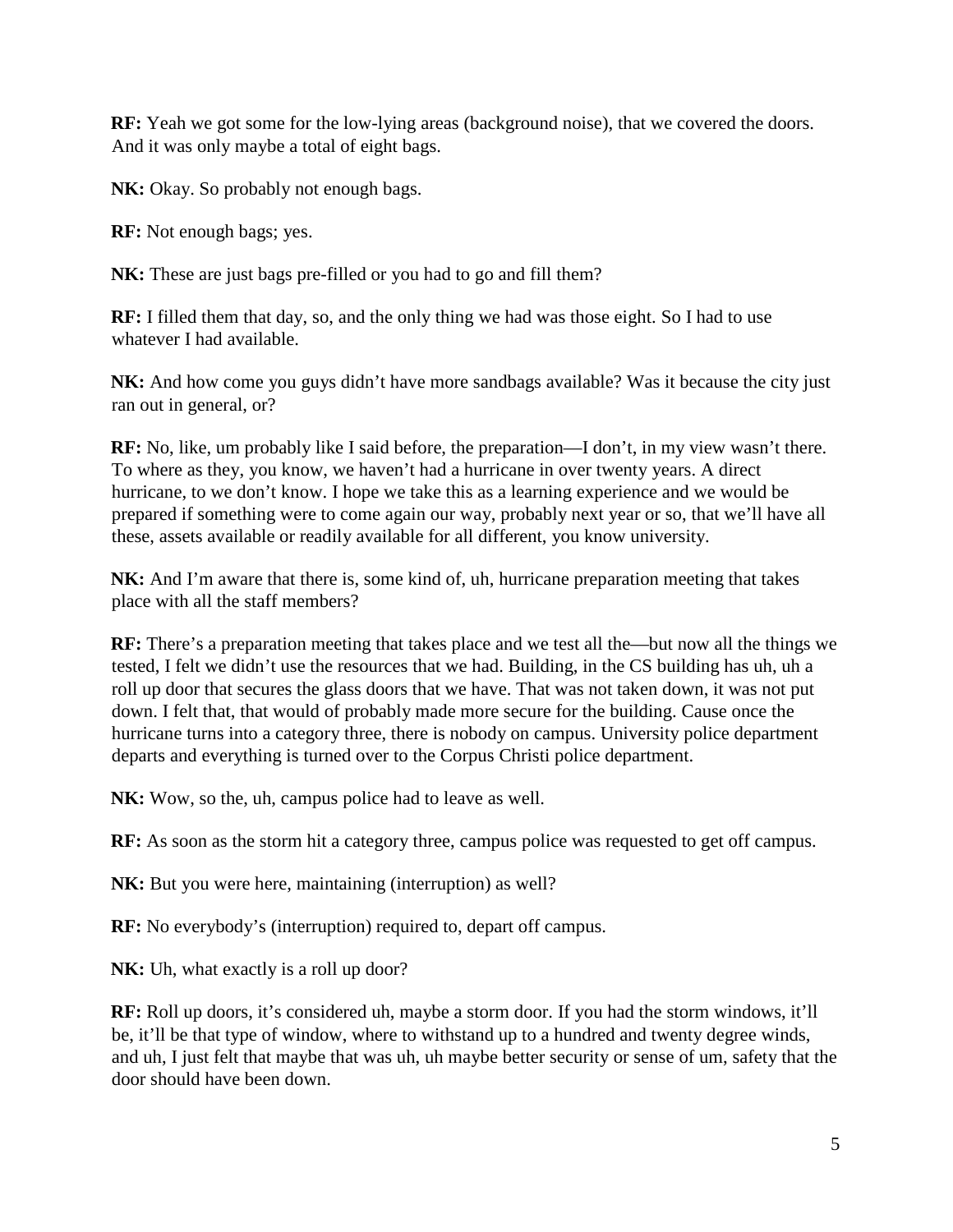**NK:** Okay, so these are already doors that are inside of the building or is this something manually that you have to pick up and move to all the doors or all the windows?

**RF:** No uh, this door's uh, it's uh , it's a permanent door, it's uh installed in front of the glass windows and it's mainly to protect the glass, if some, some debris were to fly around and break the glass. This, this will preventive maintenance.

**NK:** And, this is all over campus or are you just specifically talking about the science buildings?

**RF:** On the science building that I know of it's, which it belongs to, uh, the central supply. They require—they're not required, but they're instructed to go around and lower the doors. But I just feel that, that part, since we didn't have as much time, was not done.

**NK:** So, it was basically skipped?

**RF:** Yes.

**NK:** And, you feel that this is something you should of practiced in that meeting beforehand or it was something that was there that was kind of overlooked?

**RF:** I think it was just overlooked, cause it—we did test the doors, the doors are operational, um, probably a total of sixteen screws need to be taken down of the one by four covering the, where the hole's at, for the, for the door. And in, in for the button, probably another three screws, but that was just, just missed, it was overlooked.

**NK:** And, I remember you saying that there was other stuff in the meeting as well, that you guys practiced?

**RF:** Well, we practiced on securing the vehicles. So all vehicles were to be placed in the third floor of the garage. All the boats were to be secured and tied down. Just anything that could be a missile hazard was to be picked up, and with the timing, I think a lot of stuff just got overlooked.

**NK:** And, I, I wasn't here obviously to see the campus boarded up, but you guys had to go around to every window and literally board up the windows?

**RF:** Well, the windows were not boarded up, but there is some, that have uh, the security screens and some have the roll up shutters, that could of,been closed. But SSC or somebody that's designated, that has a key to get to some of the roof areas, were just either off campus or they left due the hurricane. (background noise)

**NK:** So, I know you mentioned that SSC, that is the company that delegates or deals with...

**RF:** They're the contractors on base that do, their Southeast Solutions that run most of the changing light bulbs or any type of maintenance, or any work order that is submitted, they were to complete the, the job.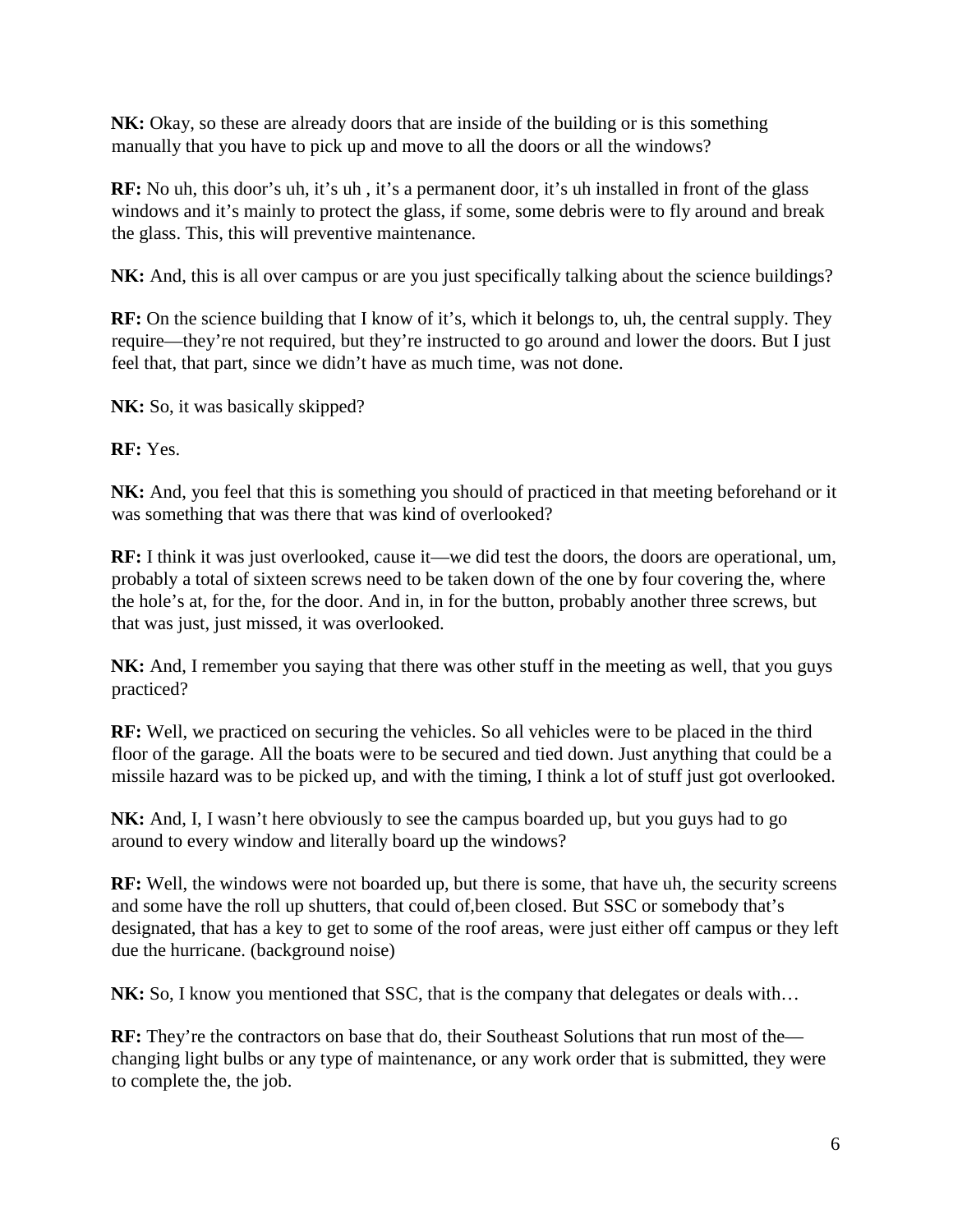**NK:** So, they were the main people in charge in overseeing all of the responsibility's, or was that Phill, or was a mixture of both?

**RF:** It's a mixture of both. Um, the university and the contractors; um, they both collaborate and they take—of course they have their maintenance part, who issue the bags, which I think we probably could of issued those bags, maybe two days prior. And then just go around and just tightening things up, instead of having, you know, the last four hours on campus.

**NK:** And Phill is your supervisor?

**RF:** Yes.

**NK:** Were you speaking with him through this process? Was he advising you in things to do around campus, or was this solely placed into your hands? I'm assuming maybe you had contact with him, through all of this?

**RF:** I was with contact with a Phill—Phill was uh, scheduled to go on vacation. Um, the Dean felt that the storm wasn't as, as slow as it was moving, it was just a category two, so a category two's probably winds anywhere from sixty-five miles up. And, you know, they didn't think nothing was going to happen so, he went ahead and let Phill go on vacation. But during that time I was in contact with Phill, letting him know what I'd done, if there was anything else that I needed to do, and also, check in with the Dean.

**NK:** Okay. And was Phill giving you any kind of advice other than what you had from the Dean?

**RF:** Mostly just he told me, whatever the Dean—if the Dean requires to do something, do that cause um, Phill also, just like probably everybody else on campus um, probably hadn't been through a hurricane at the university.

**NK:** And how long did it take you to make the school hurricane proof? I know that you said that you had to be out by noon, as well as everybody else, um, but in total, how long did you, how long do you feel like it took you to get all these things accomplished? Was this...

**RF**: Probably seventy-two hours at three days. Um, but my last push was to, was the vehicles. So, that last day before we got out, um, probably eight till about noon, I went ahead—that was my last things to move, were the vehicles.

**NK:** Uh-hum, okay. And these were the vehicles that you were moving by yourself?

**RF:** Yes.

**NK:** Uh-hum, okay. On a personal level, were you effected by the storm after you left campus you went home?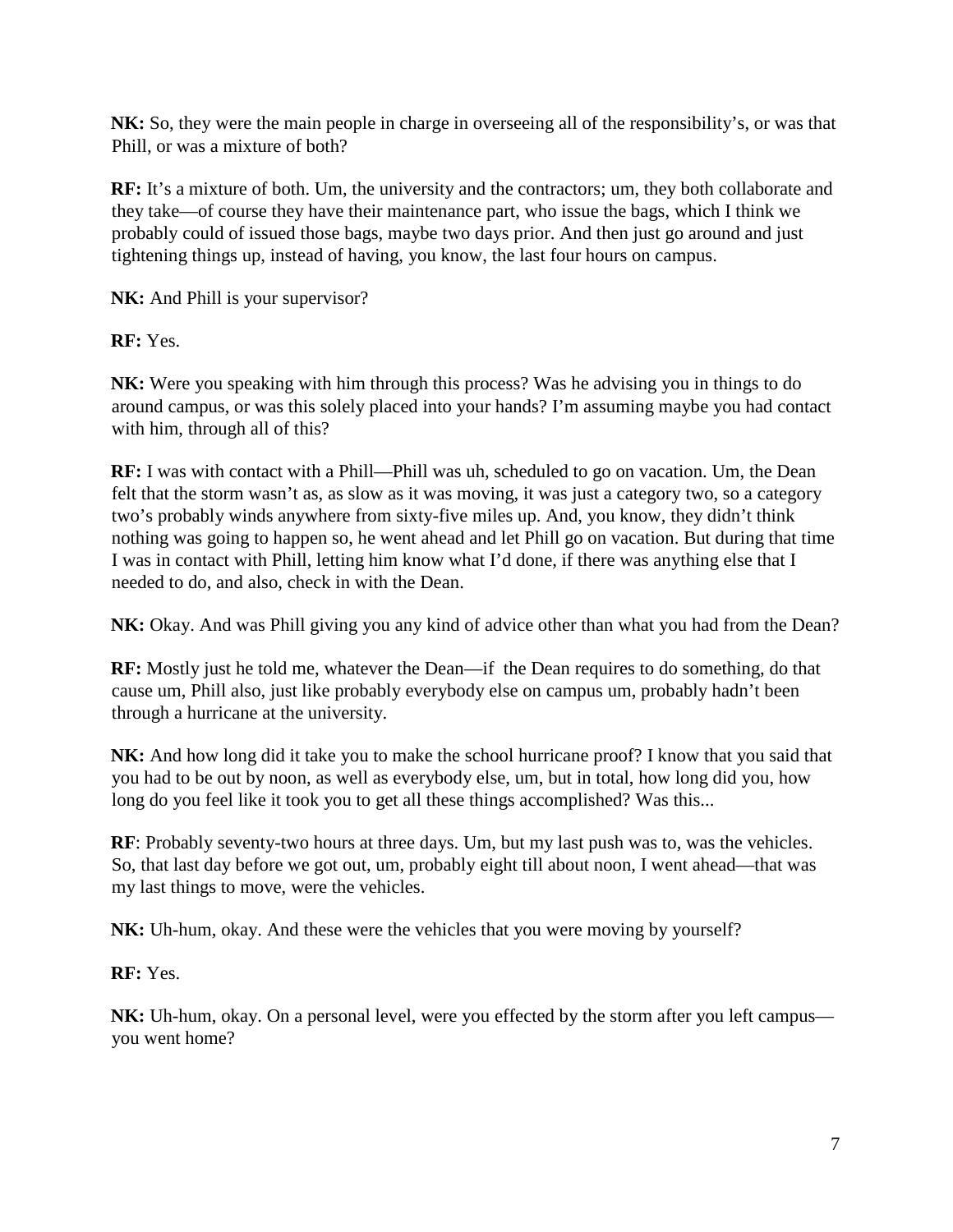**RF:** I went home and I, that's when I decided to board up. I was going to ride the storm out, at the house. Um, I noticed, I kept watching the news and I felt that the storm was just going to get stronger, so I made, I, this decision probably about six o'clock and left the area Corpus Christi.

**NK:** This was Thursday night?

**RF:** Thursday night.

**NK:** Thursday night. Did your family, uh, feel scared?

**RF:** I think that's what made me—I knew, it's just me and my wife, um, my, we went to go see our daughter, we went to go stay with our daughters in Midland, Texas, which is about eight hours away. So finally did the decision to leave and it was about seven thirty. Uh, usually leaving from Corpus Christi, heading towards on 37, towards San Antonio—takes about maybe two hours to get there. That day leaving, it took five hours to make it to San Antonio.

**NK:** So there was a lot of traffic.

**RF:** A lot of traffic.

**NK:** Was it bumper to bumper or was it speeding traffic?

**RF:** No, probably, usually the speed limit's anywhere from seventy-five to eighty—people are driving. During that time maybe thirty-five to forty-five.

**NK:** Okay. So it took a long time. (laughs)

**RF:** Took a long time.

**NK:** And, you said you had to board up your house—did you live close by the water?

**RF:** No, lucky I don't live close by the water and uh, I think luckily people that didn't live—in my area we, we got lucky cause it didn't, it usually floods, but with the hurricane taken a northern turn, um, it really spared Corpus Christi.

**NK:** Okay, so I'm going to shift this interview and—let's talk about returning back to campus. So, at what point did you have to go ahead to come back to campus? Who contacted you to return to school?

**RF:** I was in contact with my Dean of the university, Dean Pezold. Uh, we're in contact, we're in contact, uh, through text messages, phone calls. I told him that I would make it back to campus on Monday. So, when I returned, I left Midland, Texas on Sunday to return Monday morning. As I was coming to the university, U, uh, UPD, which is the University Police Department, turned me away because there was no list, of, of—I was not on an access list to return to campus.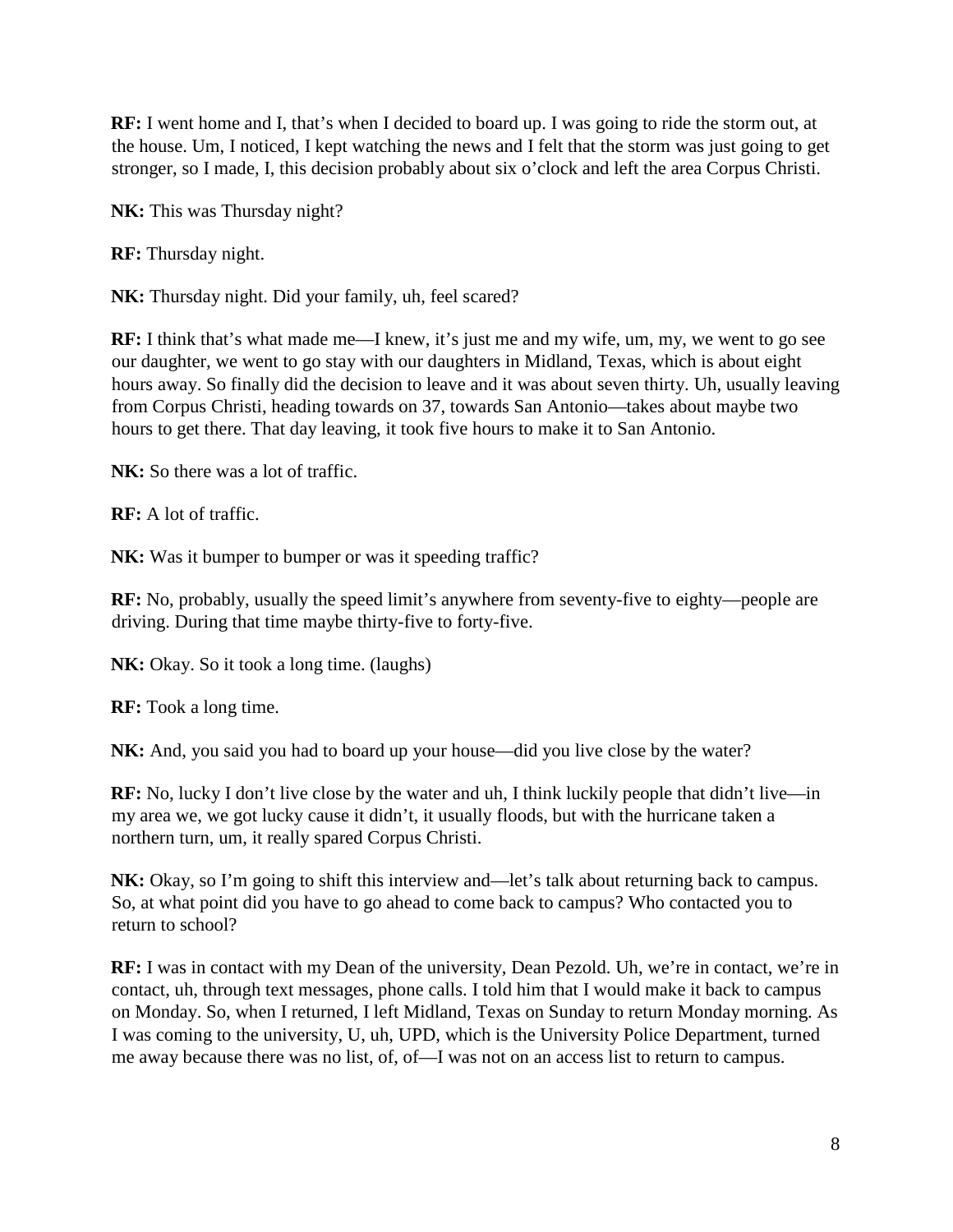**NK:** So, the Dean called you to come back, but you were not allowed on campus? So, what did you do?

**RF:** Uh, as a man, as the police department was looking for a list for the College of Science and Engineering, this list was not either received or didn't get sent out. So, there was probably eight of us that were trying to return back that didn't access to the campus.

**NK:** So, when did you actually have access to the campus?

**RF:** Uh, Wednesday when everybody was, uh authorized to come back to campus, which was uh, probably three days later.

**NK:** Okay, so tell me what did you see? What was uh, the campus like? What was the first thing that you saw when you arrived?

**RF:** Just the debris, there was a lot of debris everywhere. Trees down, um, nothing like major damage or anything. I did notice—some of our, the pavilions that are close by the water, the structures, they were, they were down, they were torn down. Um now they're all deemed unsafe, so they're getting torn down. These are just little gazebos that are along the bike paths and stuff like that are torn that are being taken down.

**NK:** And, was there a lot of, um, vegetation on campus that was destroyed? I know there's little tropical areas, uh, especially in the alley that's termed Cat Alley—I know there's a lot of flowers and stuff, was that a mess in there?

**RF:** Most of those trees were, they were kind of covered with the, by buildings and stuff, but some that weren't, uh, were just uprooted, so those had to get cut down, and I think SSC, which is most of the guys that work at the—doing the lawn, lawn cutting and tree cutting, did a pretty, did an excellent job at cleaning up the campus in those two days.

**NK:** Anything broken?

**RF:** Didn't notice anything major, broken, uh, just some of the buildings might of took a couple windows. Um, nothing major.

**NK:** And, I know you said that the electricity went out in the College of Science and Engineering building? Is that the CI building?

**RF:** Yes, the, the engineering, the only backup generators that we have run on natural gas, so once the natural gas kicked on—once a category three hurricane, was, was determined that it was coming to Corpus Christi—the city of Corpus Christi shuts all natural gas and most of the electricity to the university, since we're on an island. We were on the last part of the water that hits the university and the natural gas finishes on this island, so once they shut the gas down, we probably have three hours of generator power until they run out of natural gas. And then we have none.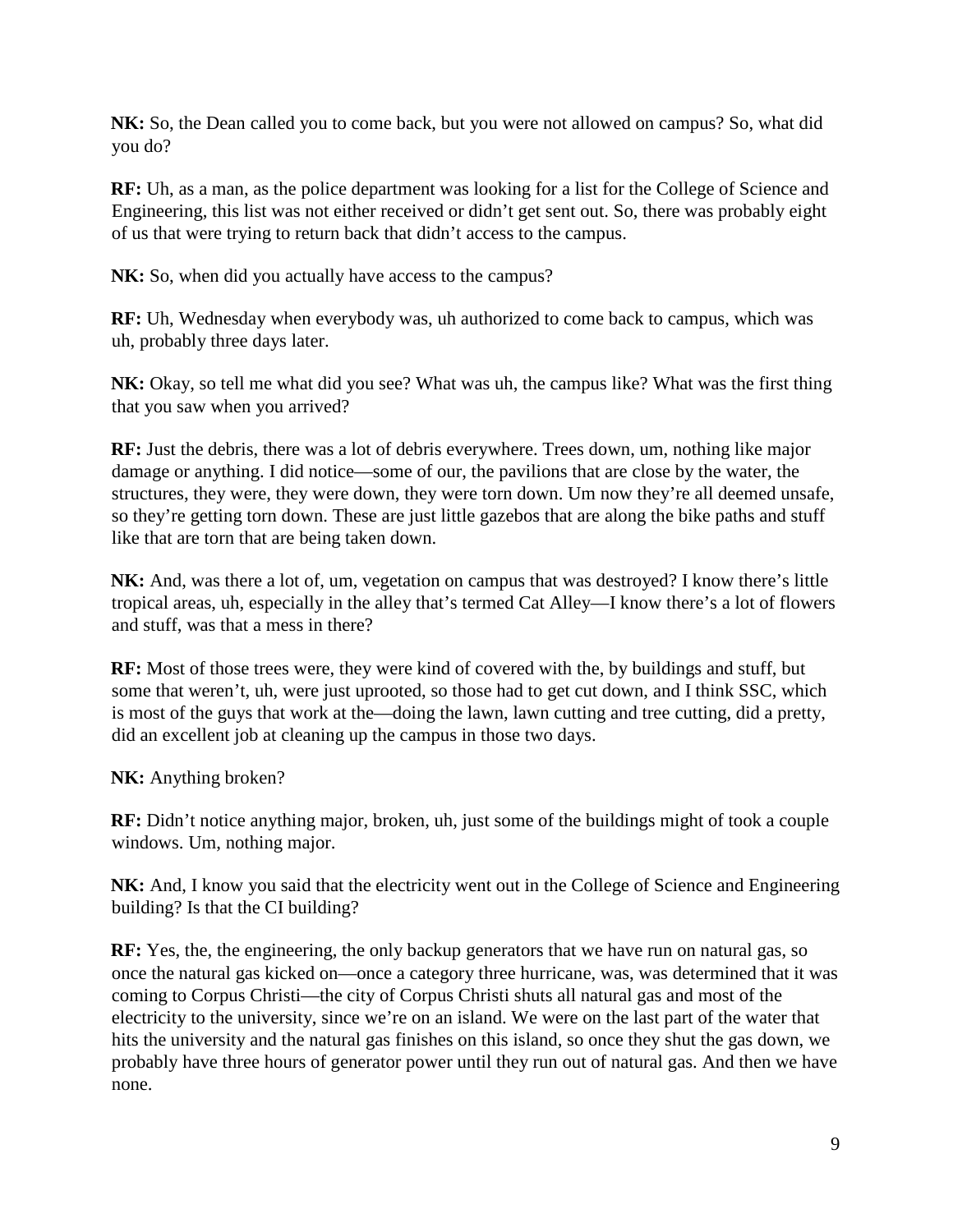**NK:** And, so after everything was completed, did you have to, um, follow up with anything particularly on your part? I know you said that there were contractors that came in to do their main job—uh, was Phill still out of town at this point?

**RF:** Yeah Phill, once Phill knew that we had access to the university again, he drove, he couldn't get a flight out—of course there was no—Houston which is the main hub for the airlines was under water. So Phill took it upon himself and he drove probably twenty-four hours to get back to campus. Um, he just, you know, felt that he should have been here but, um, he probably would have been here on Monday also, but there was no flights, coming into Corpus.

**NK:** Because you would have had to stop in Houston?

**RF:** Houston was the stopping point and there was no flights even coming into, any, anywhere.

NK: Now Roy, was this your first hurricane to experience?

**RF:** No, I've experienced other's, um, like I said I was in the military, stationed in Ingleside, Texas. But every hurricane that came through, we just boarded, we boarded up the house and of course, uh, we had to leave the area within seventy-two hours. So, some were—no major hurricane hit the Corpus Christi, or it got into the Gulf, but we wouldn't, since being in the military, being in a ship, we had to leave the port.

NK: Okay. Would you say that this was the strongest hurricane that you've experienced?

**RF:** No back in seventy, uh, Celia was category five, and that one did hit Corpus Christi, and I think—I mean I was so young then, it just, I felt—that um, there was more housing now and that some of the houses' that were in the flood zone, flood areas, weren't built back then. So, we didn't see as much damage or destruction.

**NK:** Was downtown destroyed or hit pretty hard by Celia, from what you can recall?

RF: From what I remember, some of it was, but uh, the seawall, was uh, probably protected downtown a lot from all the water surge. Um, most of the flood areas now, which consist of, probably anywhere from where the university sits to Weber—Um there wasn't any, there wasn't that many houses built back then. It was mostly farmland. So, I think, that hurricane when it hit during that time, that's when you didn't hear about a bunch of destruction or maybe even death, cause, there was no houses in that area.

**NK:** There wasn't too many people around?

**RF:** Yes.

**NK:** And, so has there been anything that you have learned from this experience?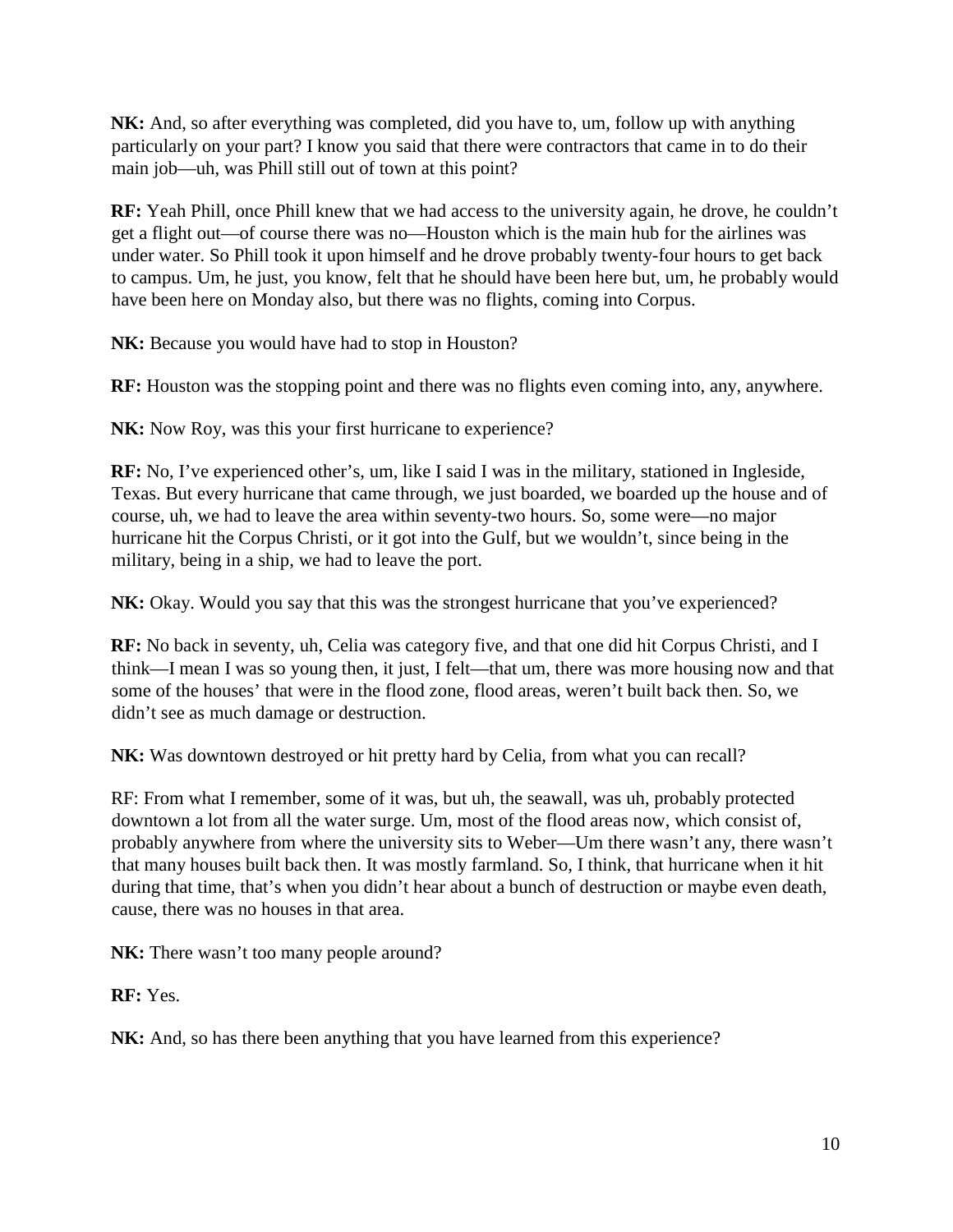**RF:** I know to get the, probably some of the bags, if we need to get bags out—if people want to leave earlier than the four hours, to, so they won't get stuck in traffic, or if they wanted to go, just further away. Um, probably, that would probably be one thing I would change—would make it a seventy-two hour—everything that was done for twenty-four hours, I'd make it into forty eight hours and just move it up a day.

**NK:** So, just more practice? More preparation?

**RF:** More preparation.

**NK:** So, you feel that maybe the campus was caught off guard a little bit by it?

**RF:** Well, like I said, we take this as a learning experience since know—I think everybody that's been on campus had never been through a hurricane on this campus.

**NK:** All right, and this is very similar to the question before but, any advice for anyone preparing for a hurricane, whether on campus, in their personal life, any things, uh, you recommend that are a priority when preparing for a hurricane? And just in general, some things you should have at home?

**RF:** Probably now, since the hurricane did hit the area and knocked down power for five, six days—I know a lot of people went out and bought generators. Uh, generators are good, but once you run out of fuel, there not going to, you won't be able to charge your phones. But what I've noticed and what I bought myself, was um, was a battery-powered, um, it's basically you just crank up, it's like a radio; you can charge your phone on it and all you do is just crank it, and it will charge up to three hours of battery. So, I mean, you can just, if you feel you need to charge your thing, you just crank it and that's like that's the best thing I probably could of purchased.

**NK:** Did you run out of electricity at any point, or this generator, or radio die at some point?

**RF:** Well I, we were out of power for four days.

**NK:** Oh wow.

**RF:** So, I mean, not having any—coming back on Sunday, we didn't have power again until that following Thursday. Um, makes you think, I mean we had candles, had some batteries, but uh, we have basically have no contact. There was no TV, so you don't really know what was going on. I didn't have electricity for the radio, so we don't know what's going on—only the cell phone (interrupted) was the only thing that, and that was getting kind of—you had to go find electricity just to plug your cellphone, to keep it charged.

**NK:** Right. And did you have to leave any point to get gas, did you deal with the whole gas situation? I know it was running out, or it was not so much available.